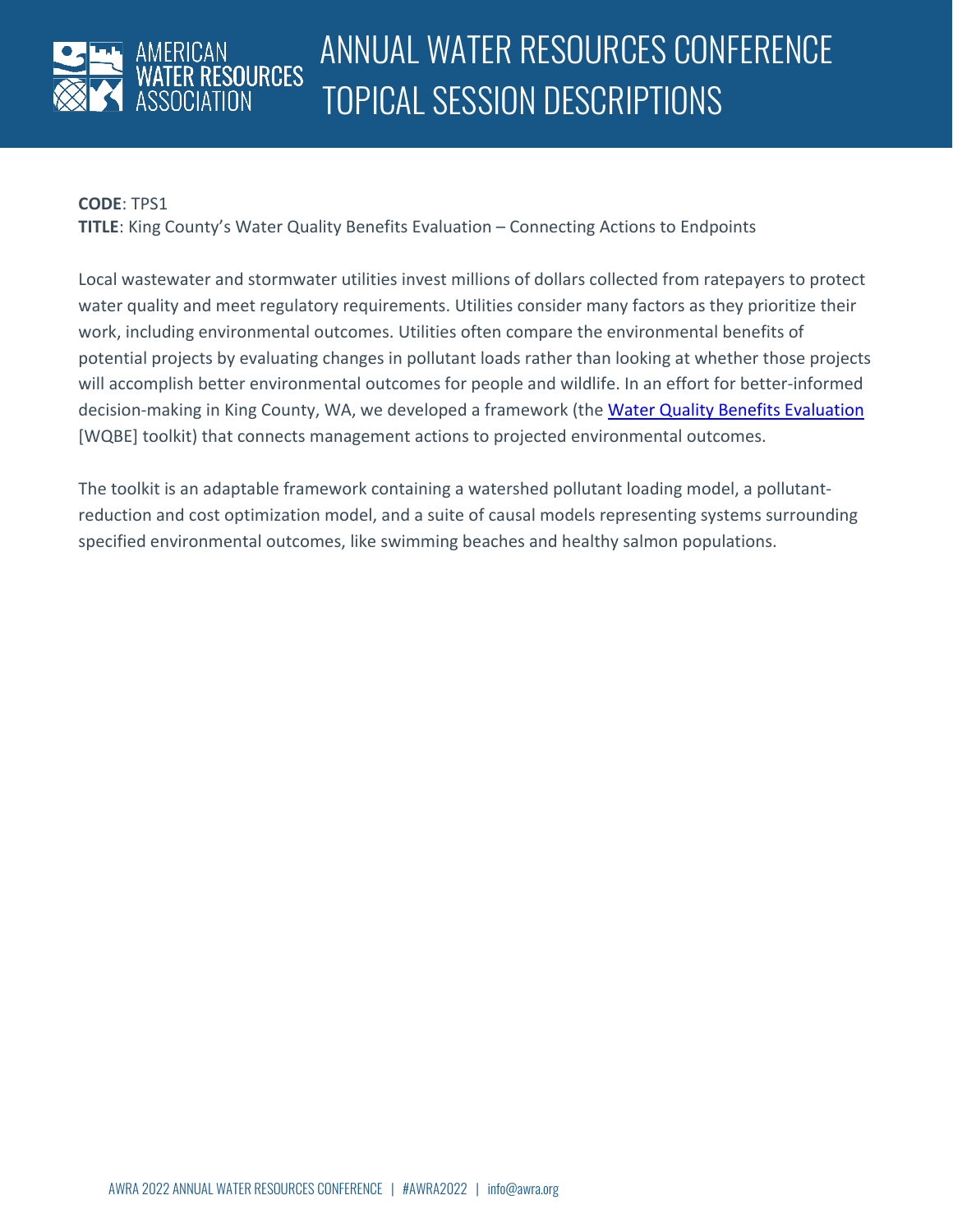

**CODE**: TPS2

**TITLE**: TOOL TIME! Water Data Improvements

As water data becomes more open and accessible, new tools and uses of these data are being developed to inform sustainable water management. This technical session will provide demonstrations of the latest tool and dashboard developments in water data from a range of scales - from national level to state and local efforts. By providing information on open-source tools and lessons learned, attendees will gain ideas on how they may contribute to the open water data movement through shared practices and experiences. Attendees will learn about the key data and insights offered by these tools and how they complement each other.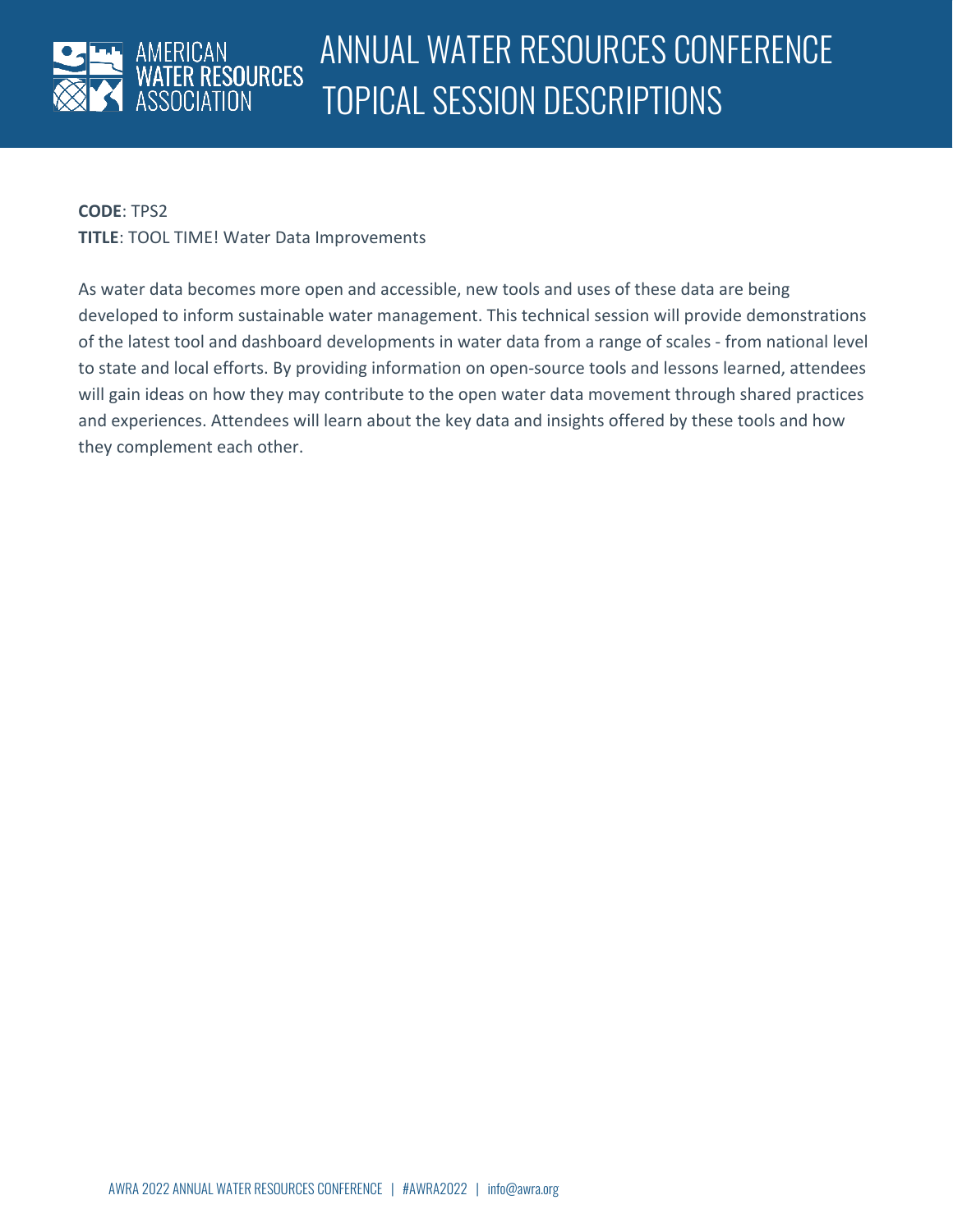

### **CODE**: TPS3

**TITLE**: Stormwater Infiltration Testing and Analysis – State of the Practice

Stormwater infiltration is the processing of directing runoff into the underlying soil. Infiltration moves water from the surface into the ground. Infiltration eliminates flooding, repair water quality, replenishes groundwater supplies and restores aquifer habitats. Because of the many benefits, infiltration has become the focus of most new stormwater management practices.

Infiltration is not always feasible because of the variable nature of subsurface conditions. Designing and implementing successful infiltration systems requires careful planning, clear understanding of system goals, and a multiple disciplinary approach.

There are wide variety of infiltration facilities, including bioretention, permeable pavements, surface basins and subsurface facilities. Each of the different facilities interact with the subsurface in different ways, the stormwater planning and design approach must be adaptable to design challenges.

We propose a technical session that will focus on recent developments in subsurface investigation and testing methodologies that are used to support stormwater infiltration design. Methods for evaluating subsurface conditions to support infiltration system have evolved rapidly over the last 20 years. The technical session will summarize recent developments in subsurface analysis. Because our practice in the Pacific Northwest our initial focus in on state of the practice in the Pacific Northwest. We encourage and will attempt to recruit additional speakers to share practices in other regions in the country.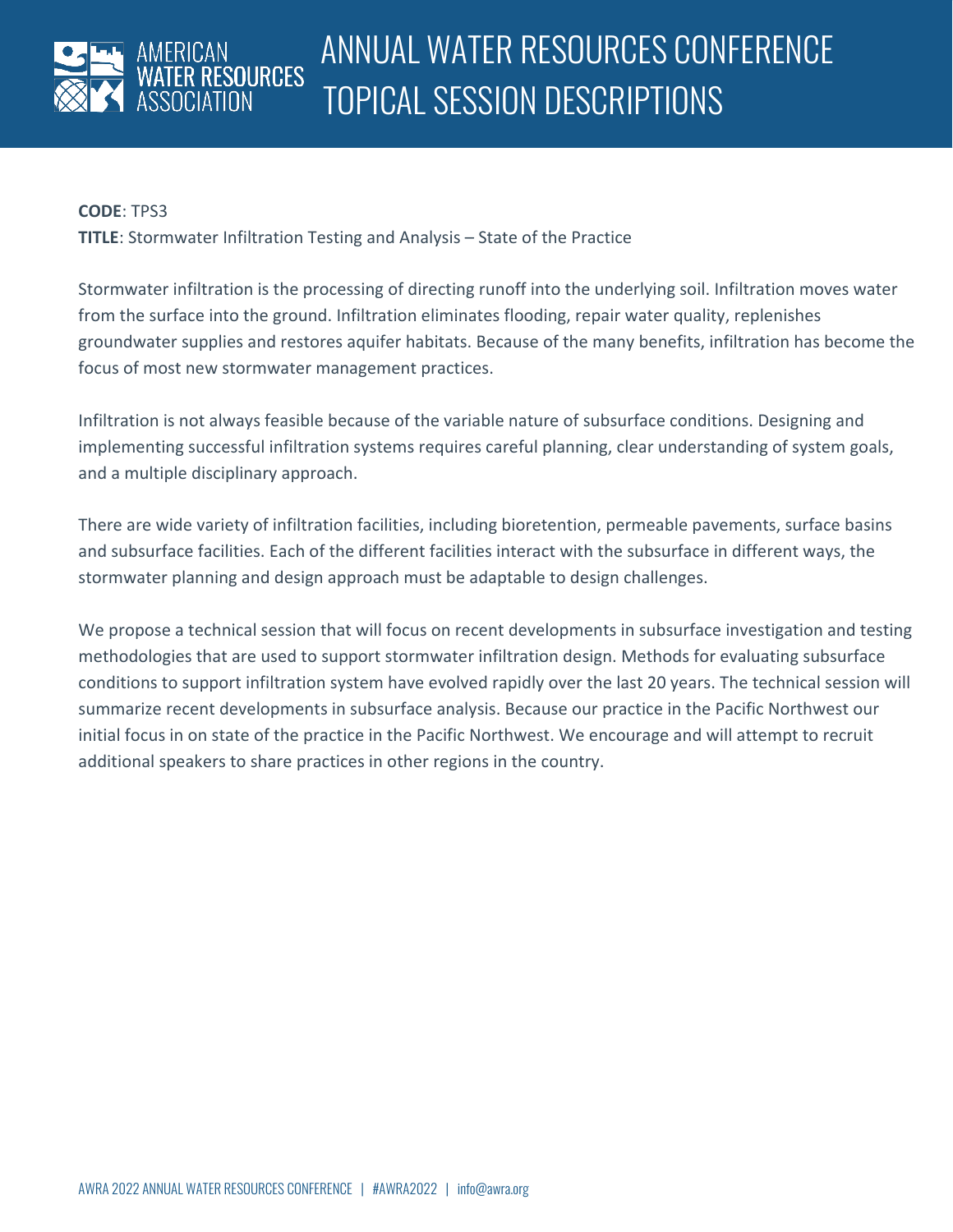

#### **CODE**: TPS4

**TITLE**: Citizen Volunteer Monitoring Programs and Their Importance in Water Resources Management

The inland Northwest has a variety of CVMP's focused on different types of data collection for a variety of uses. In this session we will examine several of these. The overarching theme is: using citizen science for gaining public support for water resources and habitat protection. Topics discussed will include training citizen volunteers receive in the IDAH2O program in the proper methods for data collection, assessing the value of IDAH2O data for informing local responses to changing water quality, using citizen collected turbidity data to evaluate stream restoration project success on Latah Creek. We will learn some of what 20 + years of citizen monitoring on Priest Lake, Idaho says about water temperature trends and hear an update on The River Mile network and the Columbia Basin wide Crayfish Study the network is conducting.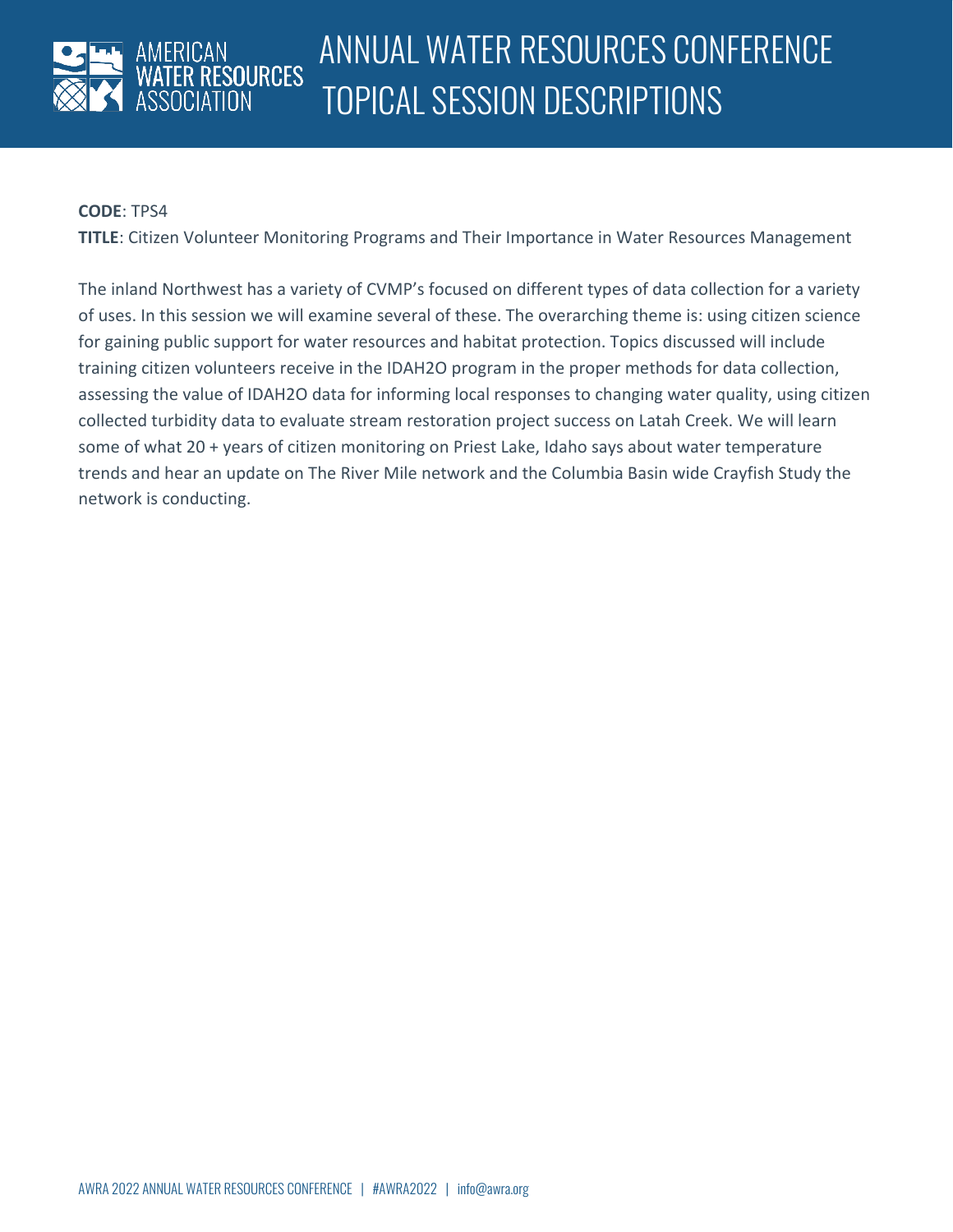

**TITLE**: Native American Values and Influence in Shaping Water and Natural Resources Management in the Pacific Northwest

Powerful treaty rights, federal law, and fisheries co-management authorities give Pacific Northwest Native American Tribes strong influence over water and natural resources management. Through their sovereign authorities and as part of watershed communities, many tribes choose to participate in collaborative watershed management efforts. Each tribe is unique, and the perspectives, governance structure, and decision-making process is nearly always different than standard operating norms for U.S. federal, state, regional, and local governments. The collaborative process can be challenging and frustrating for all, especially when these differences are not understood and respected. When collaborative groups seek to understand each other's underlying values, opportunities usually emerge. This panel discussion will focus on collaborative water and natural resource management from the perspectives of tribal representatives from tribes in Washington State, in the hopes that all participants will gain insights that lead to more productive relationships and outcomes.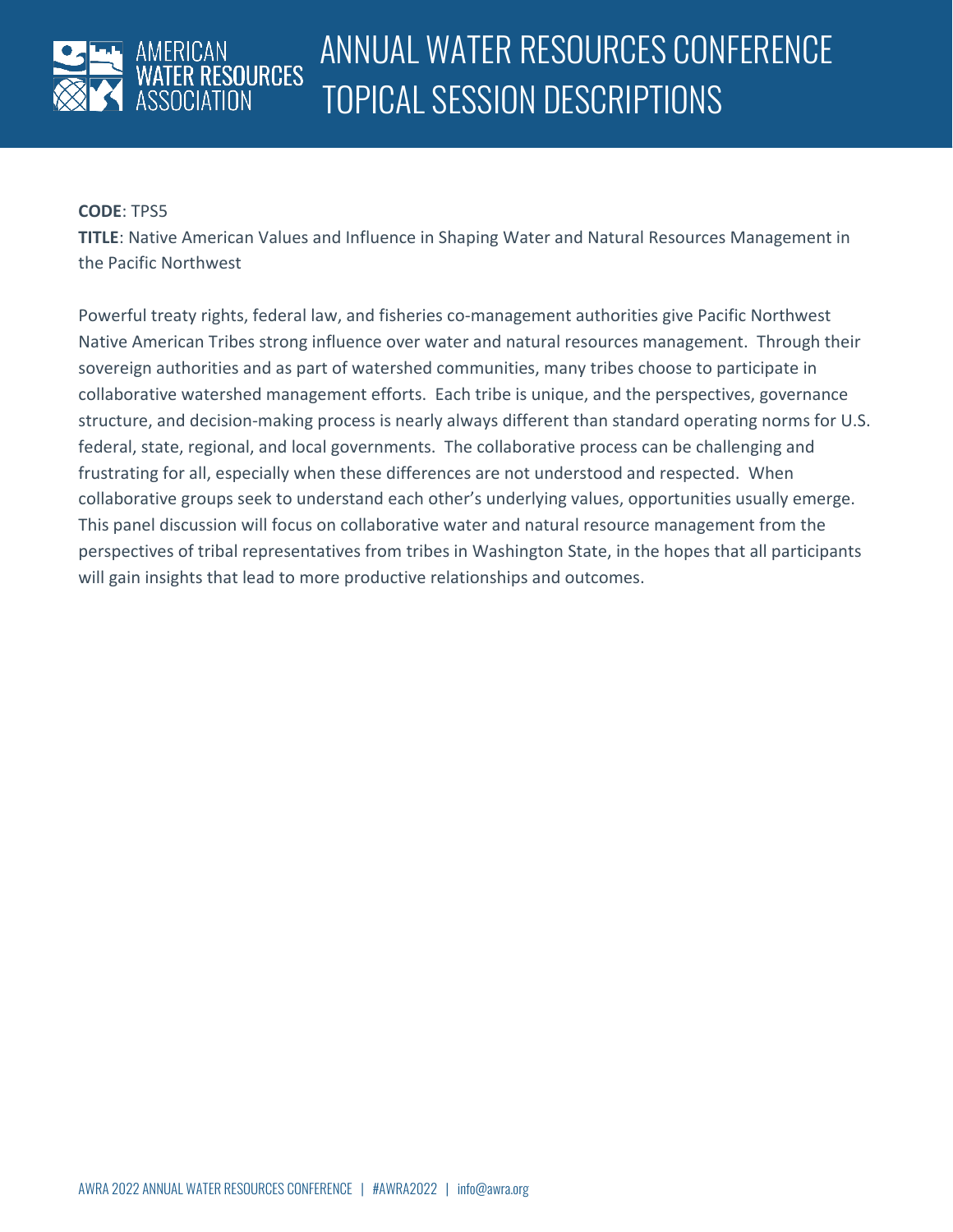

**TITLE**: Modeling Propeller Wash Impacts on Sediment Transport

Resuspension and redistribution of sediments induced by propeller wash from vessel traffic may significantly influence water quality at contaminated sediment sites. The propeller wash has also been identified as the primary cause of scour around quay structures; such scour may result in structural instability. Modeling flow and sediment transport patterns induced by propeller wash will benefit researchers, engineers, and regulators in contaminant remediation planning, engineered channel designing, and long-term port management.

This workshop will introduce theoretical and algorithmic concepts of propeller wash modeling and offer the step-by-step practice of propeller wash model development. Following this workshop, the participants will be able to:

- 1. Obtain and process Automatic Identification System (AIS) vessel tracking data
- 2. Build and run a propeller wash model
- 3. Analyze the model results using post-processing tools (e.g., map visualization, animation, time series plot).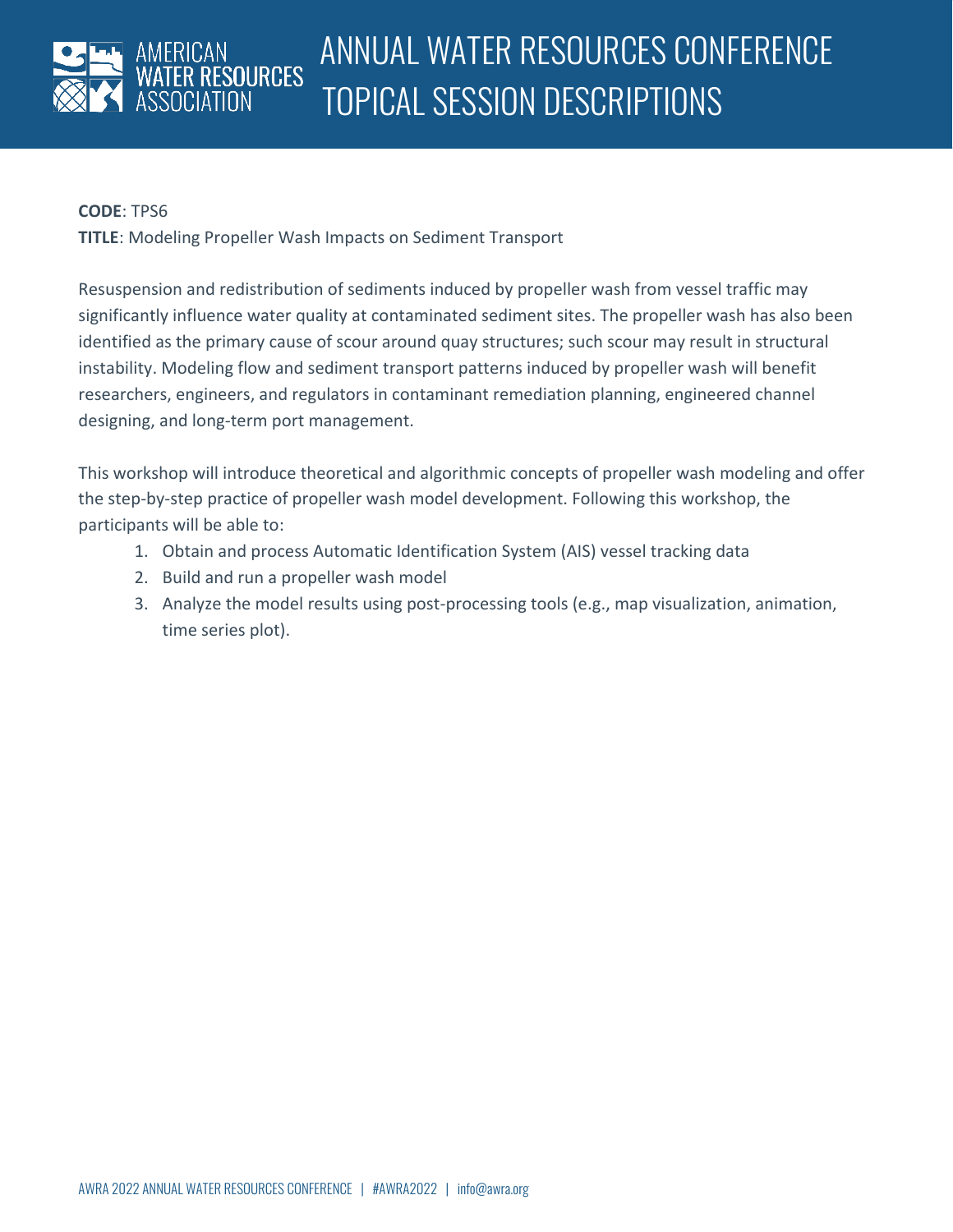

#### **CODE**: TPS7

**TITLE**: Yakima Basin Integrated Plan – Keeping our Stride through Implementation

A coalition of diverse interests came together in 2009 and created a nationally-recognized resource management framework around water management and aquatic habitat restoration for the Yakima River Basin. Now in implementation mode, the Yakima Basin Integrated Plan partners continue to engage challenges in delivering on their ambitious goals. A panel of YBIP partners will discuss how they work together through implementation-phase issues. Challenges include adaptive management as new urgent issues are learned and/or new projects identified, succession planning to keep the coalition strong, and funding and capacity acquisition to scale up work to meet the 30+ year implementation schedule. Partners must also remain focused and aligned to build the more controversial elements of YBIP. Collaborative watershed management is key to attaining vibrant, resilient watersheds, and YBIP partners want to share the essential knowledge and perspectives they have gained through being part of YBIP.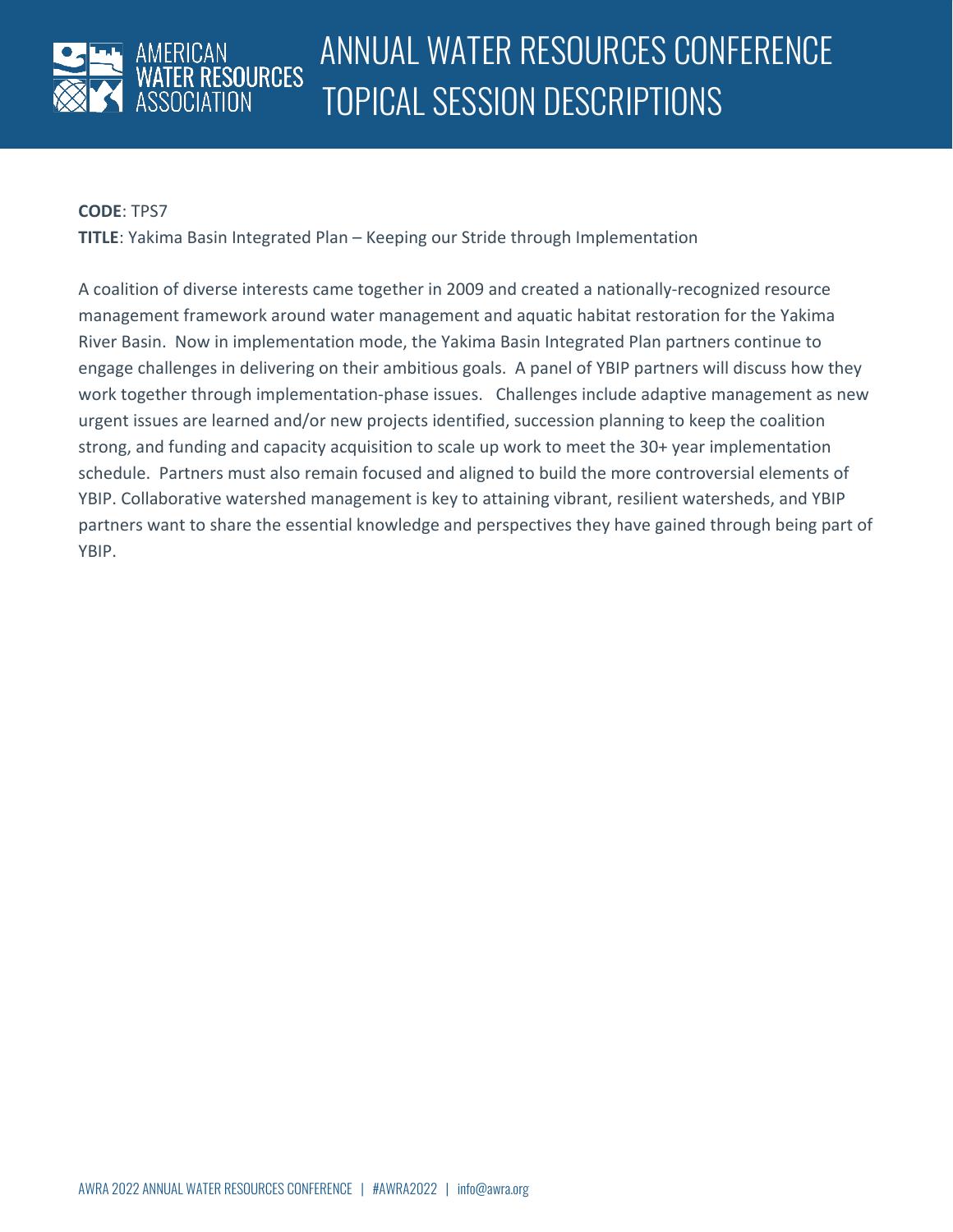

**TITLE**: A Multidisciplinary Approach in Fish Passage Barrier Removal in Washington State

In 2013, a federal court injunction required Washington State to correct complete or partial fish barriers in Western Washington by removing state owned culverts that block access to spawning and rearing habitat for salmon and steelhead by 2030. As a result of the injunction, the Washington State Department of Transportation (WSDOT) is working to remove over 800 fish passage barriers at state highways by replacing existing culverts that act as barriers to fish passage with new crossings that restore access to habitat to aid in the protection and restoration of fish populations. The fish passage removal program is one of WSDOT's highest priorities.

This technical session will provide an overview of the program, including examples of fish barrier removal projects to illustrate design processes and methodology and delivery methods. It will describe the multi-disciplinary, interagency approach used to design stream bed and structure openings that allow fish passage and improve habitat. It will also present how the hydraulic design process addresses constraints, opportunities, and risks associated with flood risk, potential channel aggradation or degradation, stream restoration, channel complexity, infrastructure safety, and climate resilience. It will also include challenges and opportunities in permitting and construction.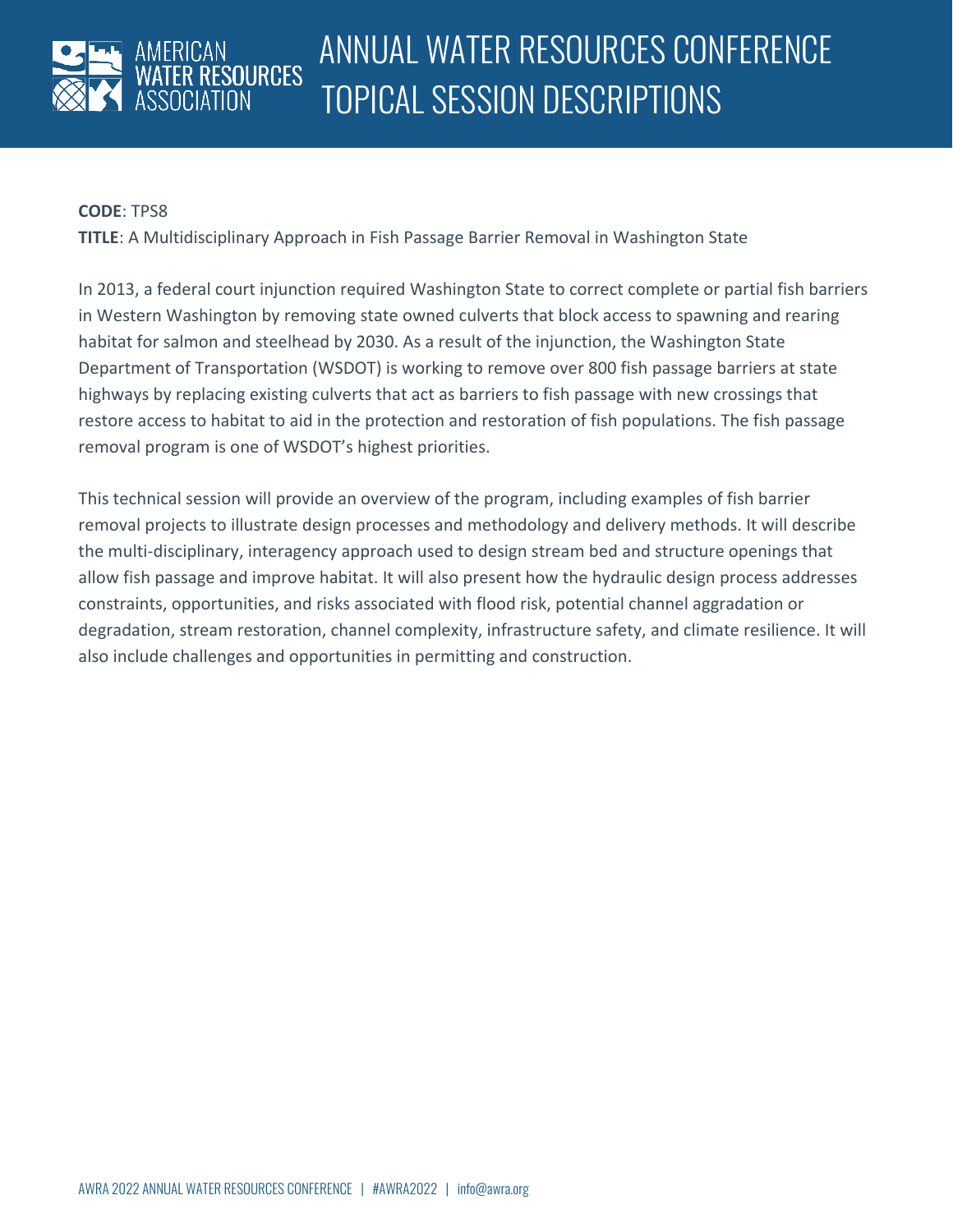

**CODE**: TPS9 **TITLE**: Research to Application

The Research to Application topical session is a place for speakers to focus on concepts, techniques, and efforts that have moved out of the research phase and are ready to become applied mainstream tools for day-to-day operations or management of water related projects. This forum gives individuals or groups an opportunity to share their work and ideas with the larger water resources community and, just as important, provide that same community a chance to expand their knowledge, skills and abilities to meet the challenges of water resources management.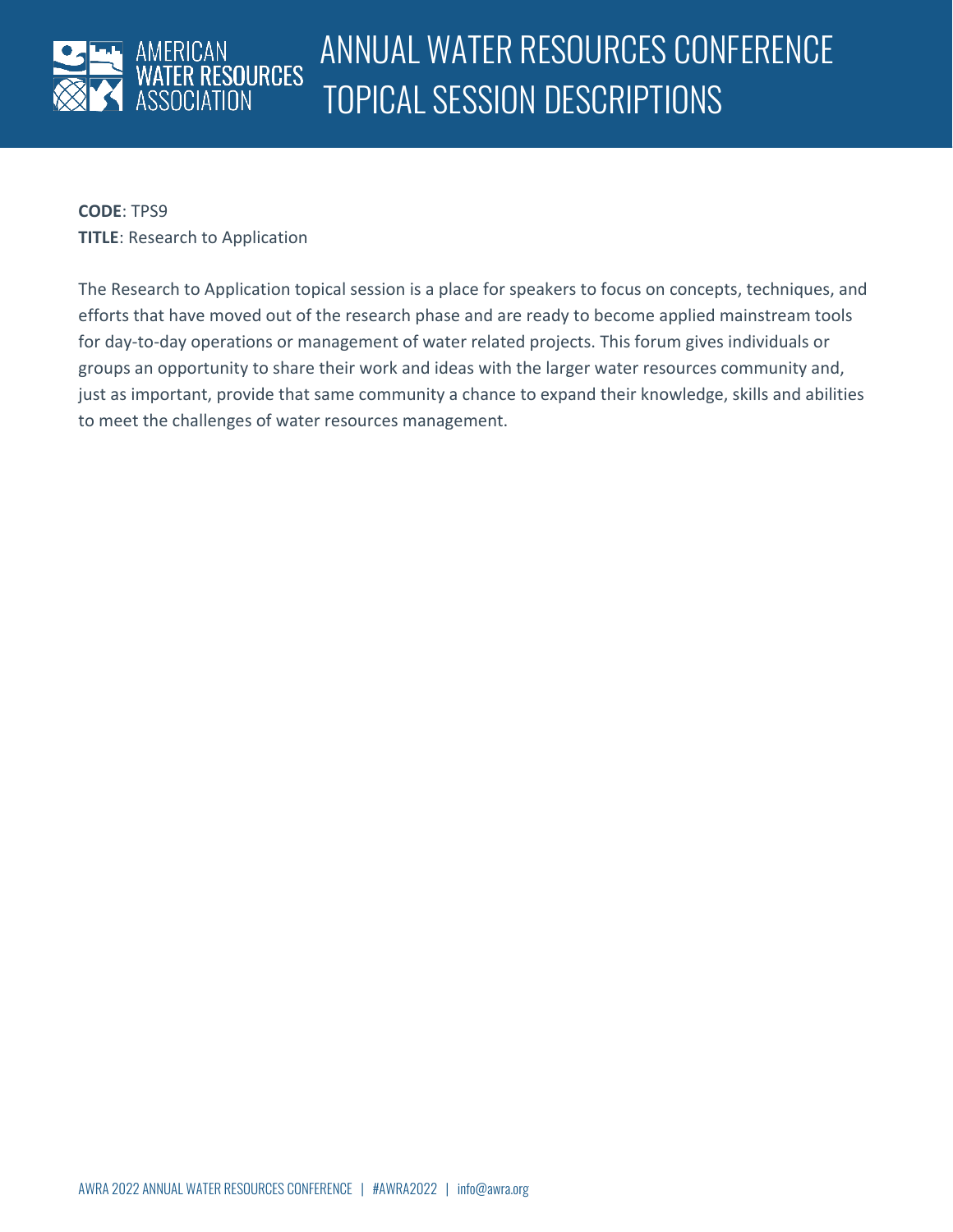

### **CODE**: TPS10

**TITLE**: Streamflow Restoration Planning in Washington – Opportunities Seized or Missed?

Washington State is seeing more frequent summer drought conditions and unprecedented heat waves. Recent controversies over "exempt wells" – small homeowner wells that don't require a water right – resulted in legislation that called for watershed plans to be developed in many key basins. Yet confusion and disagreement over the intent and language of the legislation resulted in a watershed planning process that was often fraught with discord and failed to reach consensus in multiple basins. Differing viewpoints clashed in the process. This panel will discuss the planning process from multiple perspectives: Tribal, local government, fish agency, water utility. What worked and what didn't? Were opportunities for better planning seized, or missed?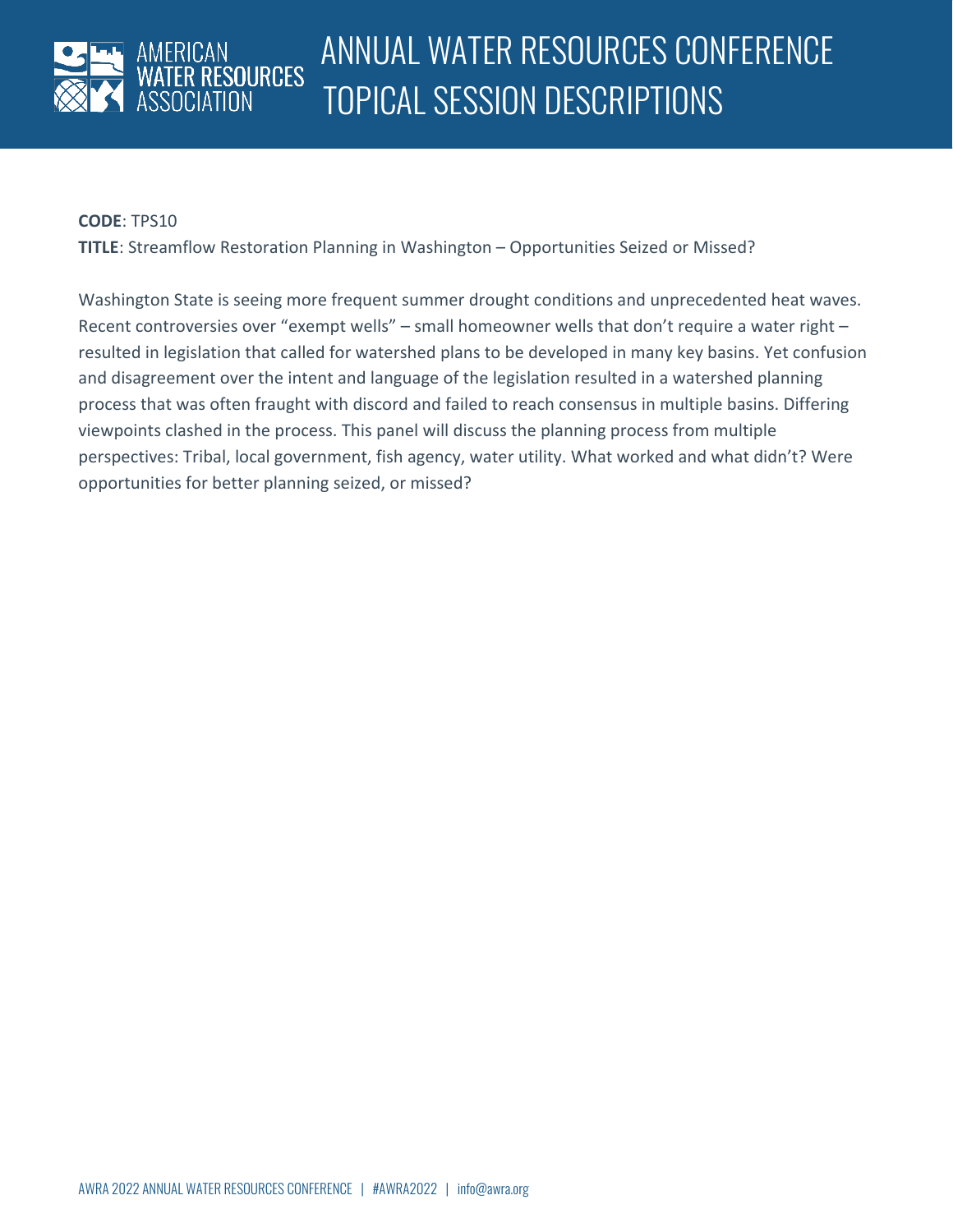

#### **CODE**: TPS11

**TITLE**: What are you doing to improve D or E or I or J?

The American Water Resources Association (AWRA) aims to build a more inclusive culture that reflects disciplinary, human, and geographic diversity. With this in mind, we would like to propose a panel discussion on the topic of diversity (D), equality (E), inclusion (I), and justice (J). This panel aims to spark meaningful conversation on challenges and barriers some groups face in the water resources management discipline and discuss ways employers, organizations, and individuals can remove those barriers to ensure an equitable workplace, academia, and water resources allocations and management. Furthermore, we will discuss the role of DEIJ advocates and the specific ways advocates can advocate for change.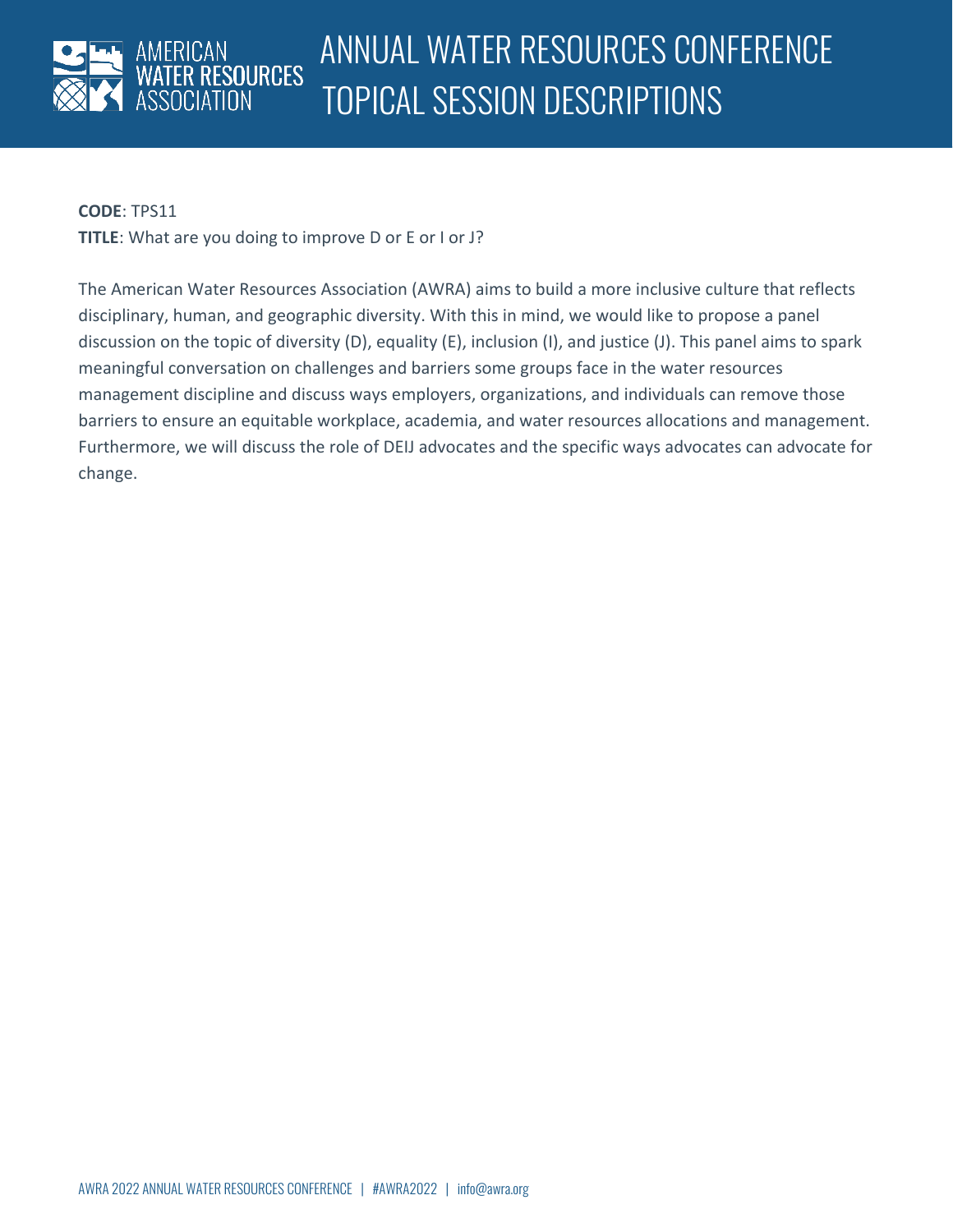

**TITLE**: Nation-to-Nation Engagement on Water Resources

This panel will provide the platform for tribal leaders and members across the country and others knowledgeable on this topic to discuss the views and concerns of tribal communities regarding water resources management and showcase some of the successful projects in these communities. This conversation will bring awareness of water resources issues tribal nations experience to the 2022 AWRA Annual Conference attendees that in turn may provide information to help them to perform their water resources duties in a way that is in alignment with:

- White House Fact Sheet: Building A New Era of Nation-to-Nation Engagement: Nation to Nation: [https://www.whitehouse.gov/briefing-room/statements-releases/2021/11/15/fact](https://www.whitehouse.gov/briefing-room/statements-releases/2021/11/15/fact-sheet-building-a-new-era-of-nation-to-nation-engagement/)[sheet-building-a-new-era-of-nation-to-nation-engagement/](https://www.whitehouse.gov/briefing-room/statements-releases/2021/11/15/fact-sheet-building-a-new-era-of-nation-to-nation-engagement/)
- Executive Order 14008: *Tackling the Climate Crisis at Home and Abroad.*  [https://www.whitehouse.gov/briefing-room/presidential-actions/2021/01/27/executive](https://www.whitehouse.gov/briefing-room/presidential-actions/2021/01/27/executive-order-on-tackling-the-climate-crisis-at-home-and-abroad/)[order-on-tackling-the-climate-crisis-at-home-and-abroad/](https://www.whitehouse.gov/briefing-room/presidential-actions/2021/01/27/executive-order-on-tackling-the-climate-crisis-at-home-and-abroad/)
- Executive Order 13985: Advancing Racial Equity and Support for Underserved Communities Through the Federal Government <https://www.federalregister.gov/d/2021-01753>
- Executive Order 14049: White House Initiative on Advancing Educational Equity, Excellence, and Economic Opportunity for Native Americans and Strengthening Tribal Colleges and Universities <https://www.federalregister.gov/d/2021-22588>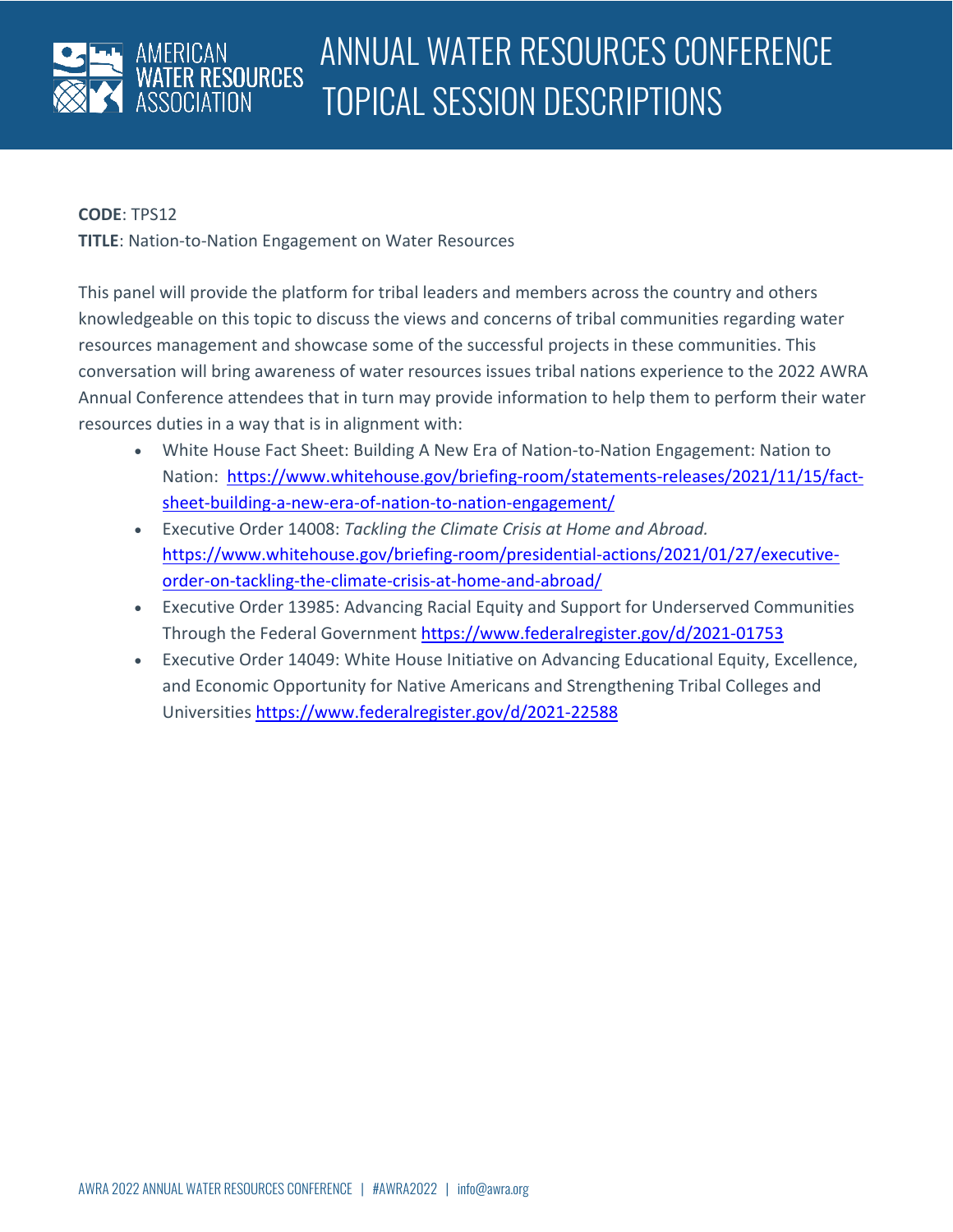

**TITLE**: Community-engagement and Citizen Science in Water Resources Projects

Community-engagement in water resources problem solving can be a powerful approach in integrated water resource management. It recognizes that communities face diverse and complex issues, and that they may already possess a variety of assets to implement solutions or identify problems. Citizen science is one way to engage communities with water resource projects, but other ways are being developed in partnerships with communities in the form of co-production of knowledge by combining local or ecological knowledges with scientific understandings. This session seeks examples of community engagement in water resources project, invites discussion on the role of community engagement in such projects, and broader benefits to society.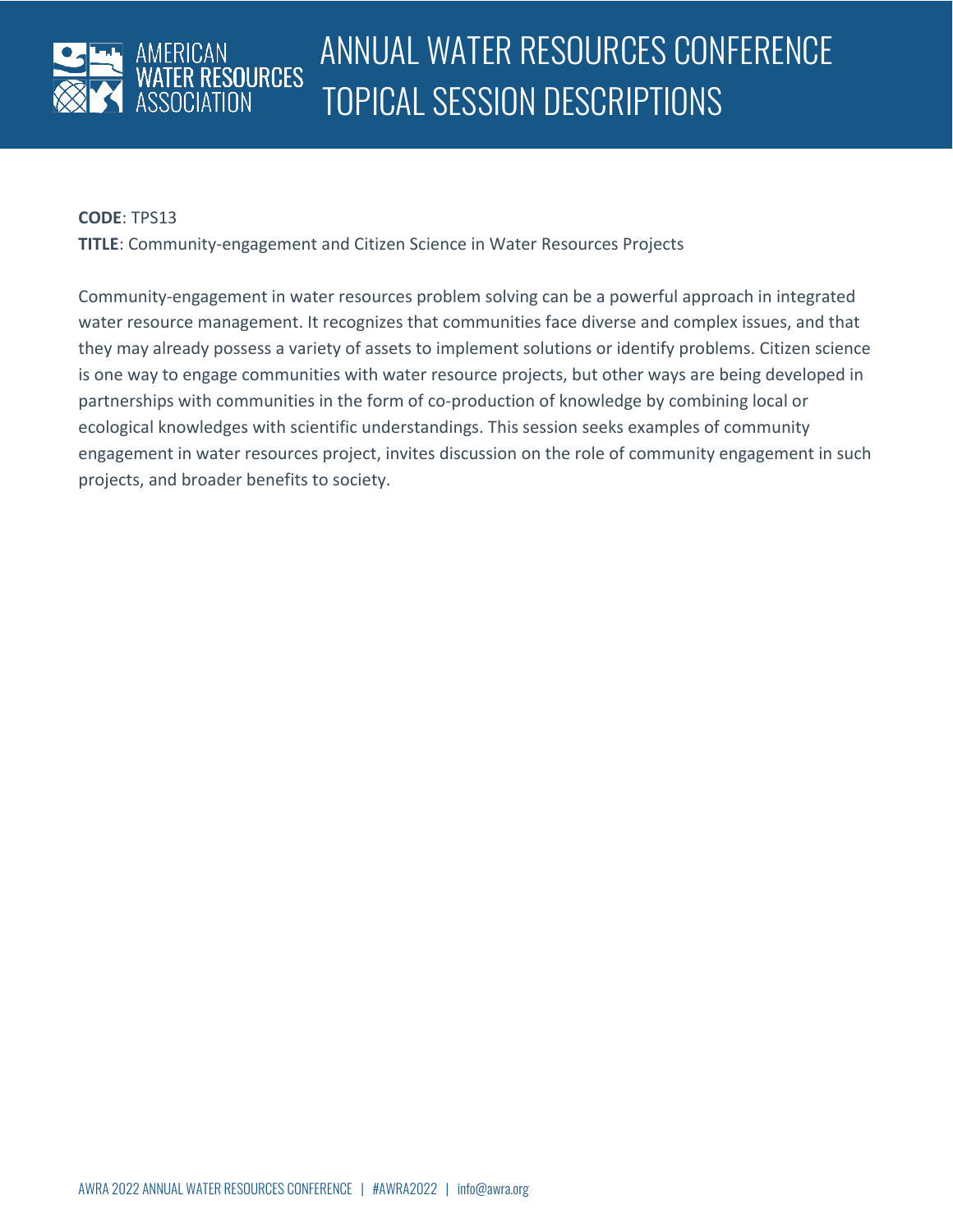

**CODE**: TPS14 **TITLE**: Thermoelectric Water Use

Humans impact water availability for a myriad of uses. Thermoelectric power plants are the largest users of water among water-use sectors due to the amount needed to cool and condensate steam used to generate electricity. Quantifying the amount of water use at spatial and temporal scales relevant for water-use managers is necessary for protecting the resource. Federal- and state-reported thermoelectric water-use data have differed historically. Additionally, USGS has provided 5-year snapshots of average annual thermoelectric water use at the county level, scales not conducive to water-resource management or availability studies. USGS has recently developed physics-based models that provide consistent methods to estimate thermoelectric water use across generation and coolingsystem technologies at the plant level and monthly time scale. Furthermore, USGS is developing machine-learning techniques to estimate near-real time and forecasted thermoelectric water use. This session will present updated methods and estimates of thermoelectric water use across the United States.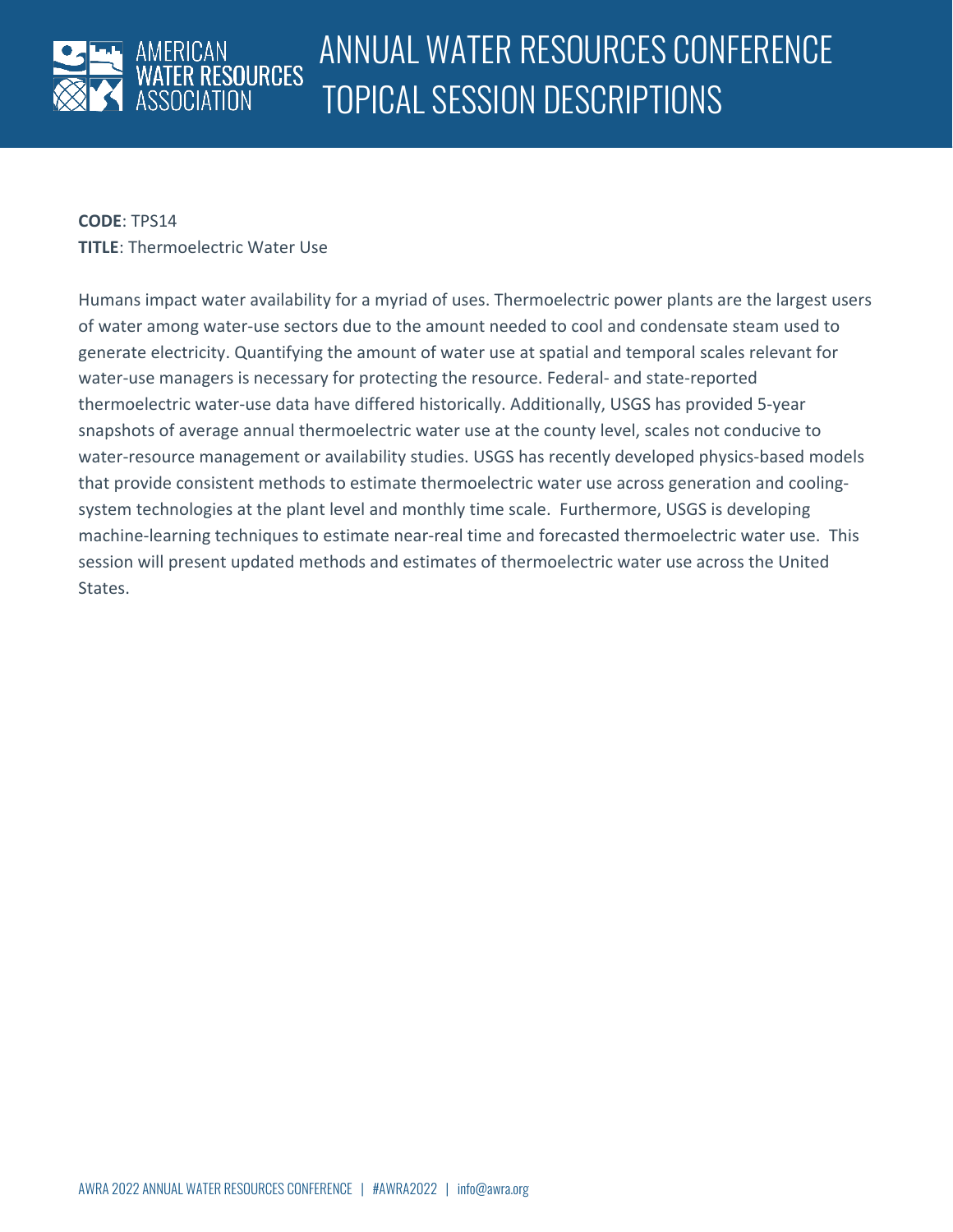

**TITLE**: Yakima Basin Integrated Plan: Integrating the Integrated Plan with Innovative Science and Adaptive Management

The Yakima Basin Integrated Plan (YBIP) is designed to provide a resilient and healthy aquatic ecosystem and reliable agricultural/municipal water supply for the future of the basin. Water and fisheries resources are directly connected to 96,000 jobs, \$13 billion in annual economic output, and the Yakama Nation's spiritual and cultural identify from time immemorial. Innovative science and integrated thinking about how and where water is most needed to support in-stream and out-of-stream uses have proven to be effective strategies to achieve the goals of the Integrated Plan. YBIP partners are renovating extensive irrigation infrastructure to recharge groundwater, adding surface storage for instream flow and irrigation, and augmenting tributary streamflow during low flow periods while improving irrigation system performance to conserve water and better serve agricultural customers. Strong partnerships make these innovations possible. This session will present some of the innovative and integrated strategies led by YBIP partners.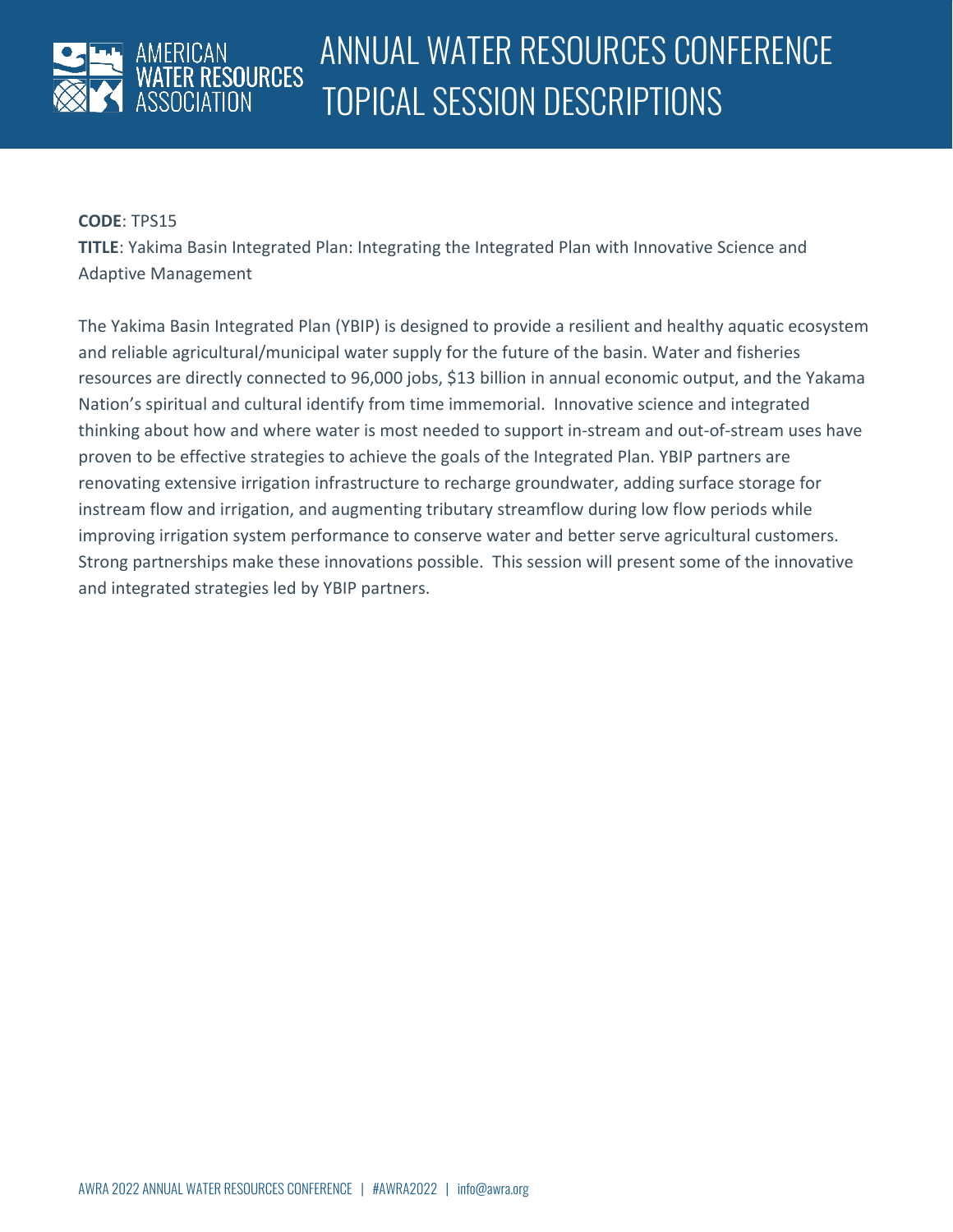

### **CODE**: TPS16

**TITLE**: Complex, High-Risk, Climate-Resilient Floodplain Restoration – A Case Study

The dire prospects for many salmonid and lamprey species combined with the increasing need for climate resilient infrastructure necessitates increasing the scale and magnitude of floodplain restoration; however, these larger, more impactful projects inherently have greater social and technical risks and complexities. The Steigerwald Reconnection Project is a \$31M effort spanning nine years and 1,000 acres of Columbia River floodplain that successfully navigated those complexities. The project involved eleven real estate acquisitions, one state highway, two federally regulated setback levees, and 1.7M cubic yards of earthwork. The purpose of this session is for the project team to not only share keys to the project's success, but also how we optimized levee design to source all embankment material from within the site, enhanced the project to be resilient in the face of climate change, and sequestered 100% of project emissions (including those associated with burning more than 400,000 gallons of fuel).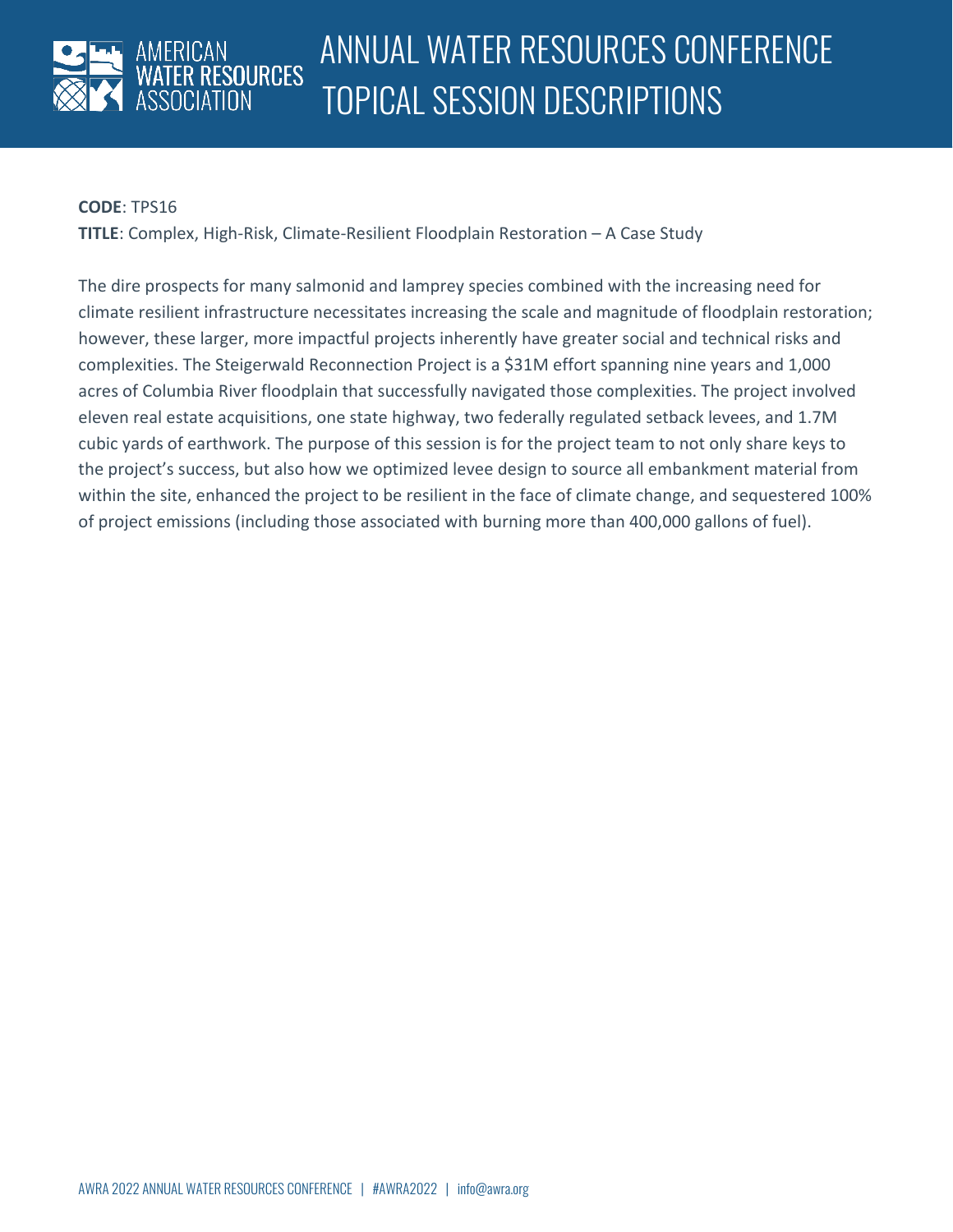

### **CODE**: TPS17

**TITLE**: New Water Storage in Washington Hedges against Climate Change Pressures

New water storage in Washington state continues to be an adaptive management tool to hedge against the hydrologic pressures of climate change. As warmer temperatures, higher spring runoff, and more frequent droughts create late season water challenges, water utilities in Washington are advancing storage projects to combat lost water supply. Storage projects being pursued in Washington are diverse, and are being planned for agricultural reliability, municipal use, and instream flow enhancement. Aspect Consulting and guests will lead a technical discussion and/or panel around a variety of new surface storage projects being developed in Washington State and discuss lessons learned, including:

- **Switzler Reservoir:** A new 40,000+ acre-foot surface reservoir in south central Washington to meet agricultural reliability, agricultural expansion, and municipal water supply needs.
- **Kennewick Irrigation District Reservoir:** A new 12,000+ acre-foot reservoir in south central Washington to reduce drought risk from the district's current one-in-five year interruption of prime crop land.
- **Icicle Basin Strategy Storage:** A 10,000+ acre-foot storage project in North Central Washington. Storage reconstruction and automation projects planned on 5 existing irrigation reservoirs located in the Alpine Lakes Wilderness to improve agricultural reliability, instream flow, and domestic water use needs.
- **Walla Walla Basin Storage:** Up to 100,000 acre-feet of storage in the Walla Walla basin to benefit instream flows and senior water right holders.

These projects are in various stages of planning, design, and environmental review. Showcasing each project's vision will help identify how Washington water users are using storage to continue to provide reliable water supply to its users.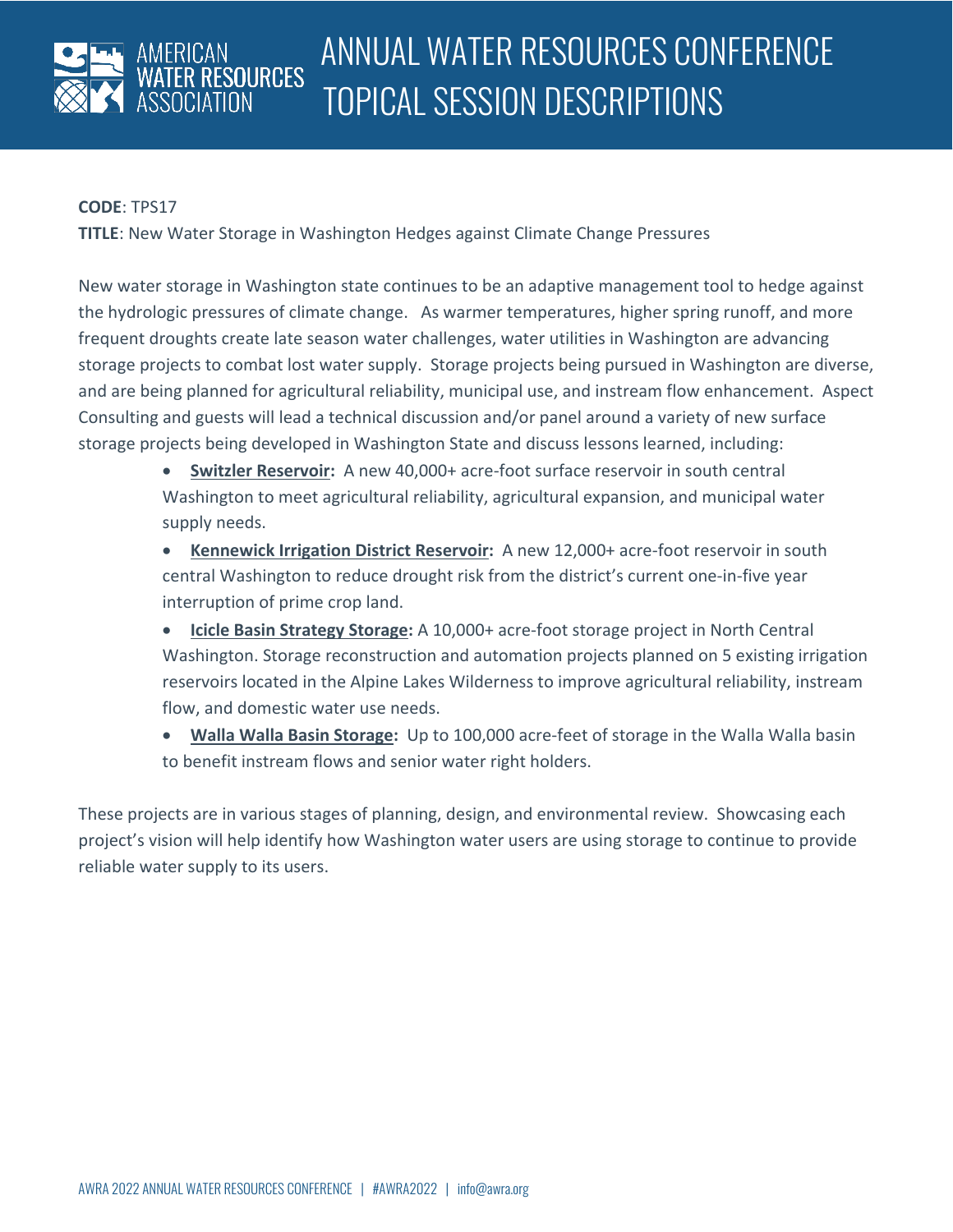

**TITLE**: Water Flows Downhill: Investigating the Role of Forest Management in Upland Hydrology and Streamflow

Upland watershed processes affect water storage and usage on the landscape and influence the timing and magnitude of streamflow. Given the overlap between critical summer water shortages and projected future amplification of drought, natural resource managers are looking beyond the river corridor to the upper watershed for strategies to address current water quality and quantity impairments, and to buffer climate change effects on summer streamflows and temperatures. The forested upper portions of many watersheds reflect a legacy of land management and disturbance, including timber harvest, fire suppression, wildfire, and insect outbreak. Restoration of more natural forest conditions for the benefit of terrestrial habitat complexity and wildfire fuels reduction are becoming widespread alongside continued timber harvest. Practitioners, researchers, and stakeholders in the Pacific Northwest are using observations and modeling exist to quantify the effects of these management actions on upland hydrology and downstream streamflow in order to test potential strategies to improve current conditions and adapt to climate warming.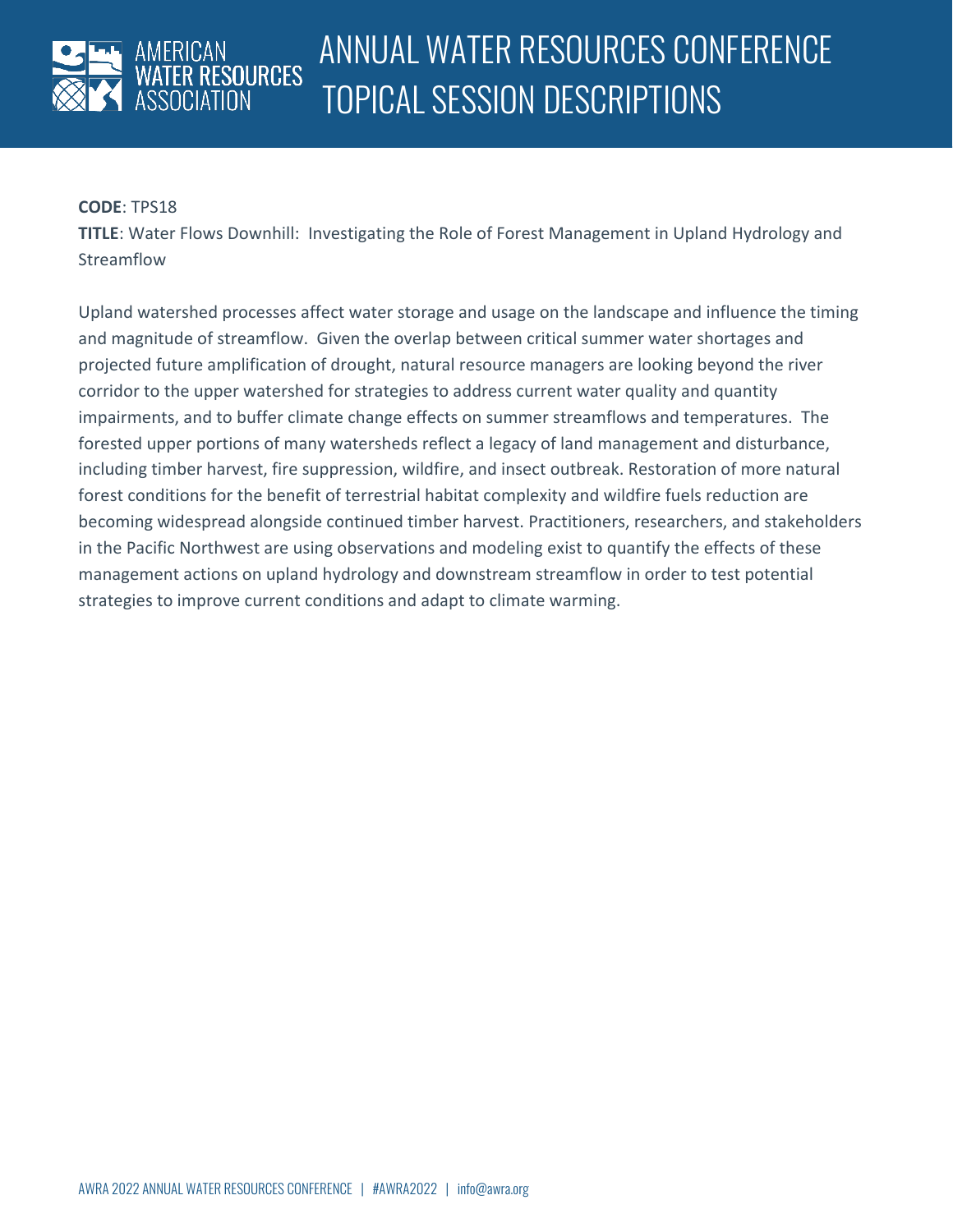

**TITLE**: The Walla Walla River Basin: Characterizing the Integrated Groundwater and Surface Water System and Impacts of Water Use

Groundwater levels in the Walla Walla River Basin (WWRB) have been declining since the 1940s (Newcomb, 1965). The largest demand on groundwater is from irrigated agriculture. Surface water is over appropriated, and groundwater declines reduce summer streamflow required for fish populations, including several listed as threatened under the Endangered Species Act (ESA). The WWRB spans the state boundary of Oregon and Washington, adding to the challenge of managing the basin's water resources. The U.S. Geological Survey in Oregon and Washington, in cooperation with the Oregon Water Resources Department (OWRD) and the Washington Department of Ecology (DOE), are currently conducting a comprehensive transboundary study to characterize and quantify the groundwater-flow system that will inform water resource management plans in the basin.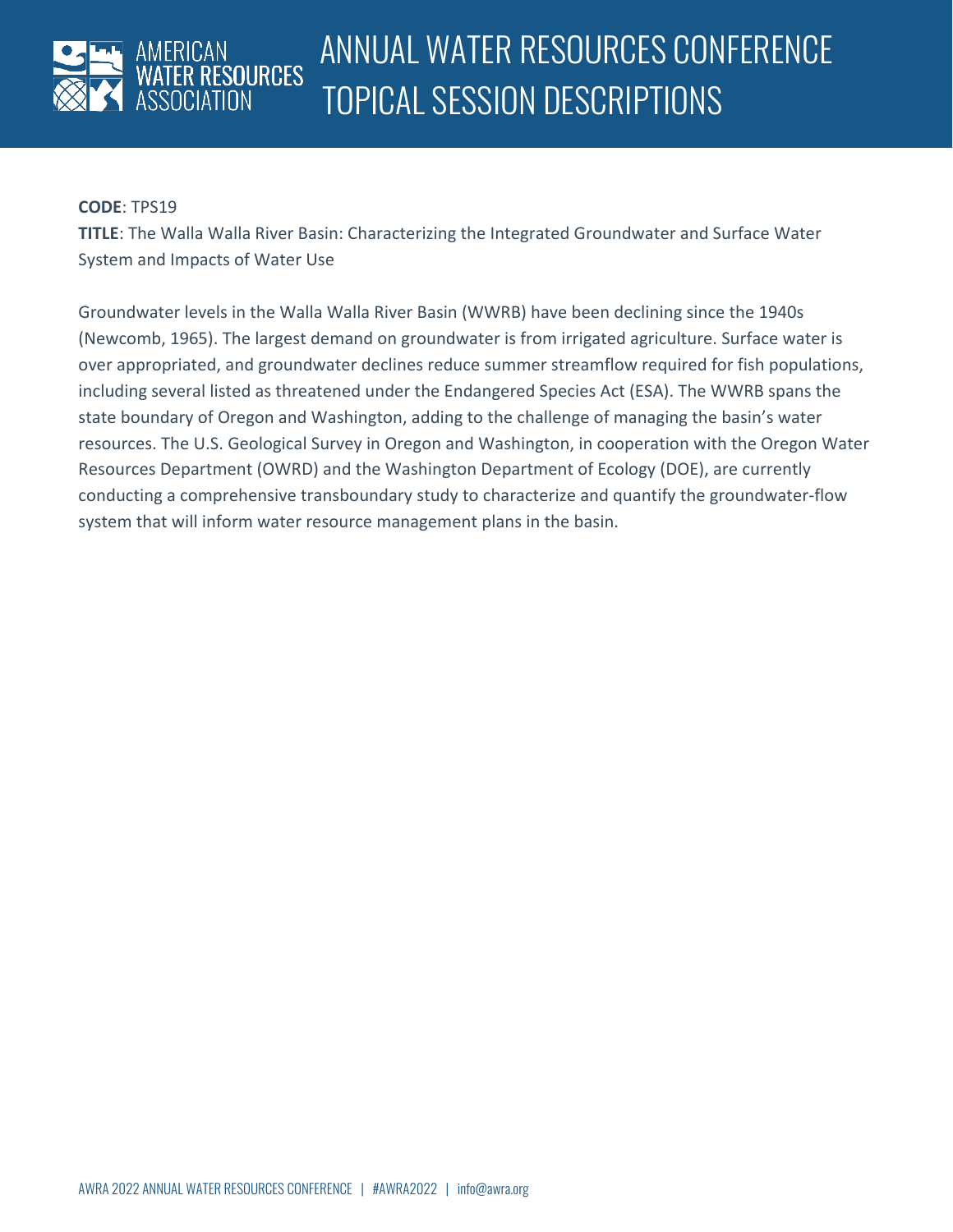

**CODE**: TPS20 **TITLE**: Water Reuse in the PNW

Known for its ample rainfall, there is an impression that water is an abundant resource in Western Washington. However, climate change and population growth impacts are increasingly putting stress on our waterways and water resources. One potential tool to combat water shortages while meeting water demand is the use of recycled water (also known as reclaimed water). In WA State, recycled water is used to manage and improve water resources via streamflow augmentation, managed aquifer recharge, and source switch opportunities. It provides a sustainable and climate resilient water management option, yet is arguably underutilized in WA State when compared to states such as California. This panel session will cover how the use of recycled water for water resource projects is progressing in WA State, and how it could expand in the future.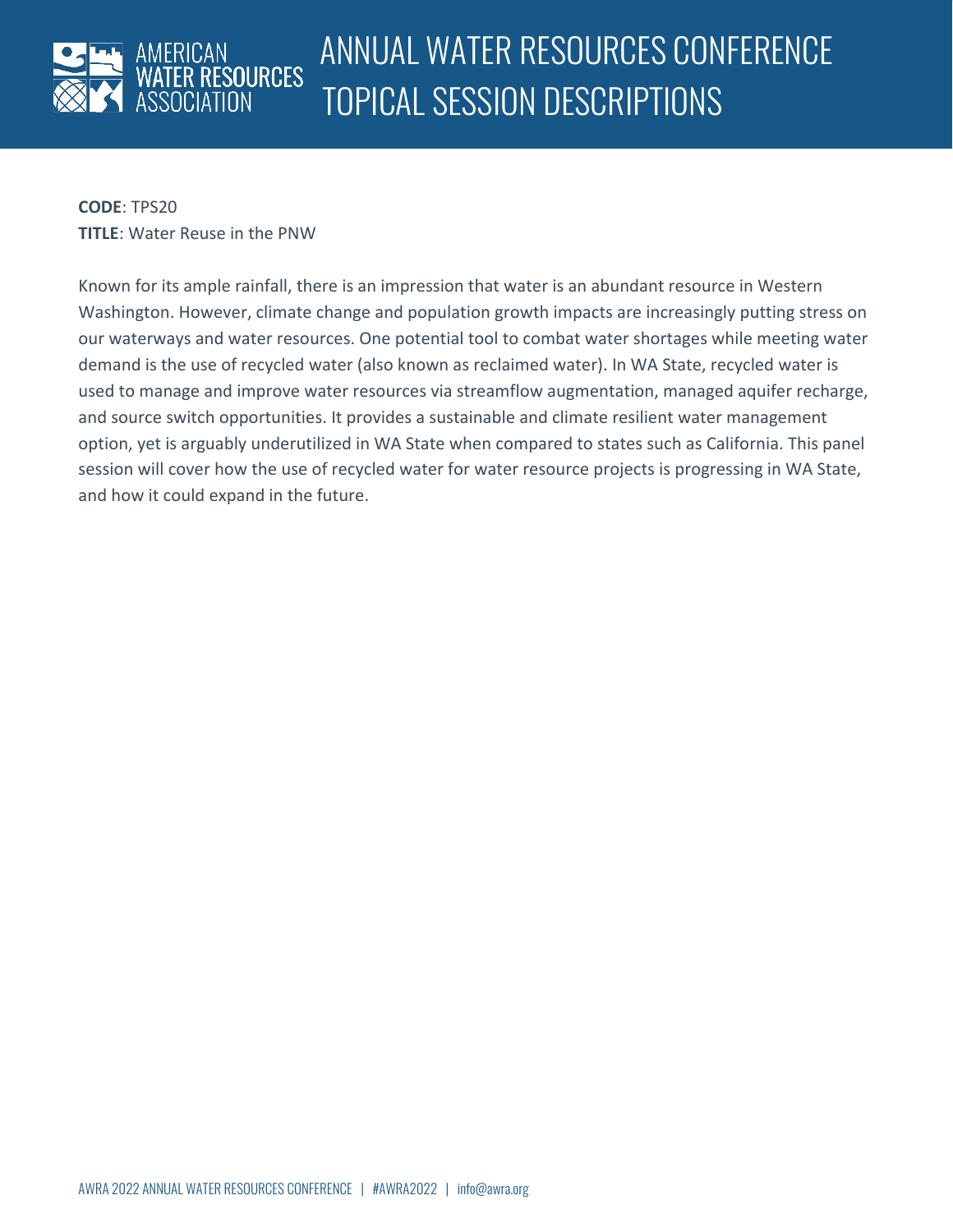

**CODE**: TPS21 **TITLE**: TBD from AWRA Policy Committee

TBD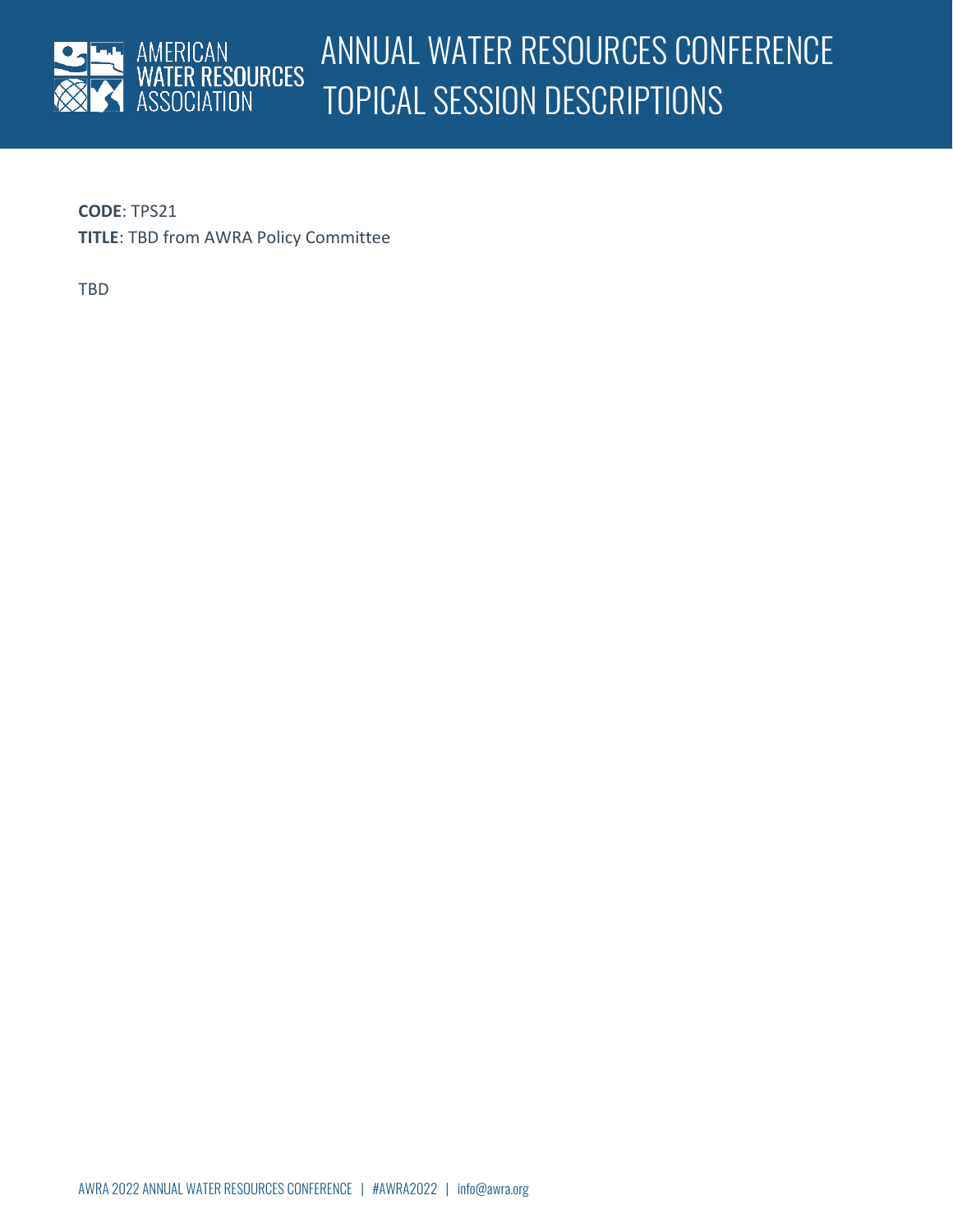

**TITLE**: Catalyzing Community-Driven Utility Consolidations and Partnerships

This panel will review the key findings of the US Water Alliance February 2022 report "Catalyzing Community-Driven Utility Consolidations and Partnerships." Part of the Alliance's Recovering Stronger initiative, this report captures progress and insights from a diverse, California-based workgroup on better harnessing utility cooperation models to fulfill the Human Right to Water, legislated in California in 2012. The workgroup included many people in government, non-profit and community groups, academia, and in the private sector. As the report shares: "In this moment, no single organization or sector can solve our complex water challenges alone."

The moderated panel will include members of the California workgroup and the paper authors to share the collaborative process of developing the report, and its key findings. A robust Q&A session will be included in the session, welcoming audience engagement.